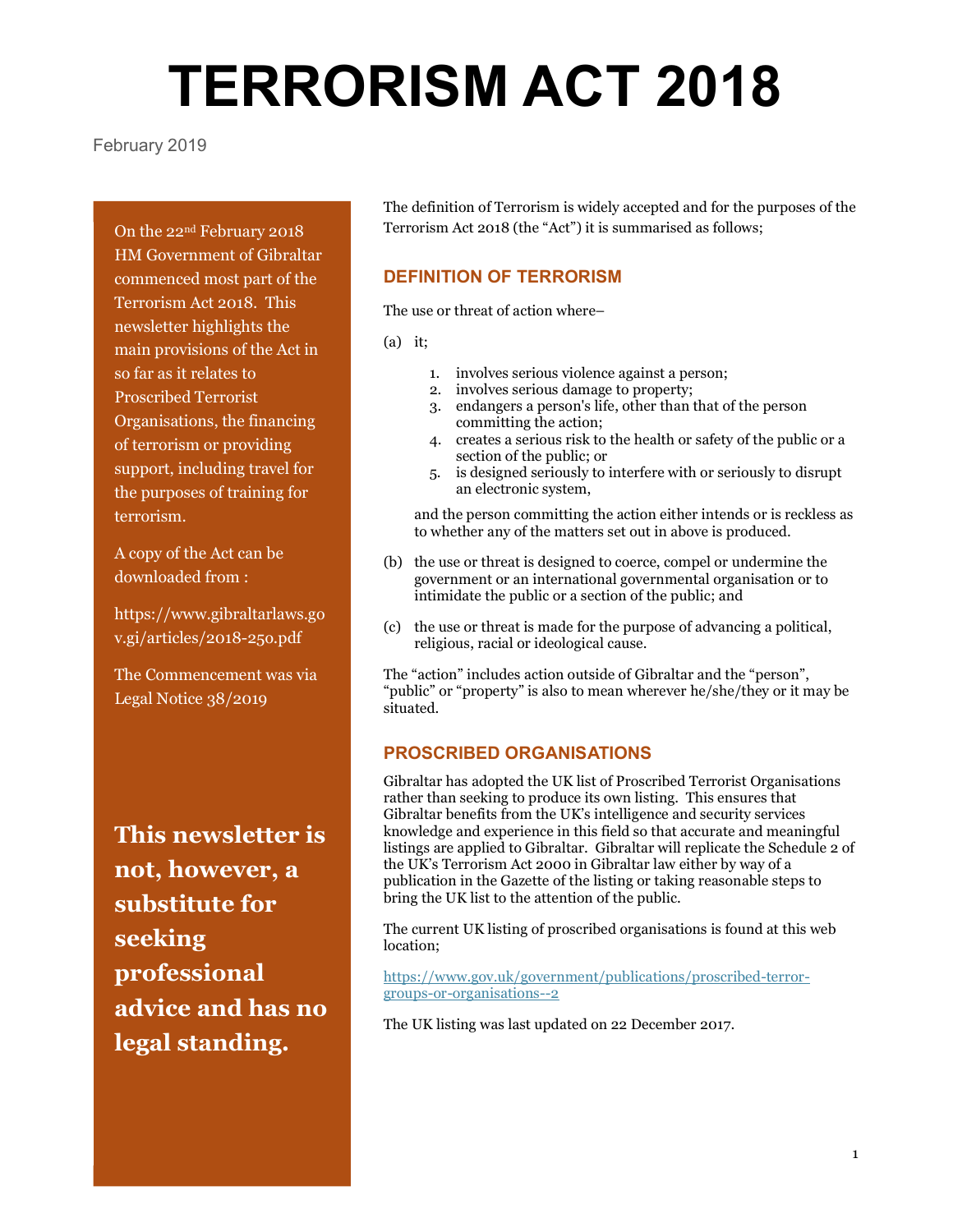## Offences relating to Proscribed Organisations

There are a number of offences that can be committed by a person under the Act (S9-11) relating specifically to Proscribed Organisations, namely;

- if that person belongs or professes to belong to a proscribed organisation,
- he invites support for a proscribed organisation and the support is not, or is not restricted to, the provision of money or other property within the meaning of s35 (raising funds for terrorism),
- if he arranges, manages or assists in arranging or managing a meeting which he knows is to:
	- o support a proscribed organisation;
	- o further the activities of a proscribed organisation; or
	- o be addressed by a person who belongs or professes to belong to a proscribed organisation,
- if he addresses a meeting and the purpose of his address is to encourage support for a proscribed organisation or to further its activities,
- if he wears an item of clothing; or wears, carries or displays an article; in such a way or in such circumstances as to arouse reasonable suspicion that he is a member or supporter of a proscribed organisation.

A number of defences exist relating to each of the above and penalties for any of the above range from imprisonment for up to ten years and/or a fine of up to  $£5,000$  depending on which of the above he is found guilty of.

## OFFENCES RELATING TO ACTS OF **TERRORISM**

The Act also elaborates a number of offences relating specifically to the act of terrorism, namely;

- s12. Encouragement of Terrorism.
- s13. Dissemination of terrorist publications.
- s16. Preparation of terrorist acts.
- s17. Training for terrorism.
- s19. Attendance at a place used for terrorist training.
- s20. Directing a terrorist organisation.
- s21. Possession for terrorist purposes.
- s22. Travelling abroad for the purpose of terrorism.
- s23. Funding travelling abroad for the purpose of terrorism.
- s24. Organising or otherwise facilitating travelling abroad for the purpose of terrorism.
- s25. Making and possession of devices or materials.
- s26. Misuse of devices or materials and misuse and damage of facilities.
- s27. Terrorist threats relating to devices, materials or facilities.
- s28. Forfeiture of devices, materials or facilities.
- s29. Trespassing, etc. on nuclear sites.
- s30. Collection of information.
- s31. Eliciting, publishing or communicating information about members of police, etc.
- s32. Use of noxious substances or things to cause harm and intimidate.
- s33. Hoaxes involving noxious substances or things.
- s34. Hostage-taking.

## Travel relating to terrorism (including training)

As seen above there are three travel related offences (s22-s24) which deal specifically with traveling for the purposes of terrorism and it is worth examining these provisions (summarised below).

#### S22. Travelling abroad for the purpose of terrorism.

A person who travels or attempts to travel from Gibraltar to another country or territory for the purpose of-

- (a) the commission of, contribution to or participation in a terrorist offence; or
- (b) providing or receiving of training for terrorism, commits an offence.

#### S23. Funding travelling abroad for the purpose of terrorism.

A person who provides or collects, by any means, directly or indirectly, funds fully or partially enabling any person to travel abroad for the purpose of terrorism (i.e. the committal of the terrorist act itself or receiving training in terrorism) knowing or having reasonable cause to suspect that the funds are fully or partially intended to be used for this purpose commits an offence.

#### S24. Organising or otherwise facilitating travelling abroad for the purpose of terrorism.

A person who, by any means, organises or otherwise facilitates the travelling abroad of a person whom he knows or could reasonably be expected to know is travelling for the purpose of terrorism (i.e. the committal of the terrorist act itself or receiving training in terrorism).

## TERRORIST FINANCING

It is important to note that the Act refers to "property" in many instances and it is worth noting the definition in S2 of the Act which is;

""property" is to be construed widely and includes property of any description including-

- (a) assets of every kind, whether corporeal or incorporeal, moveable or immoveable, tangible or intangible, and legal documents or instruments in any form including electronic or digital, evidencing title to or an interest in such assets;
- (b) not only such property as has been originally in the possession of or under the control of any person but also any property into or for which the same has been converted or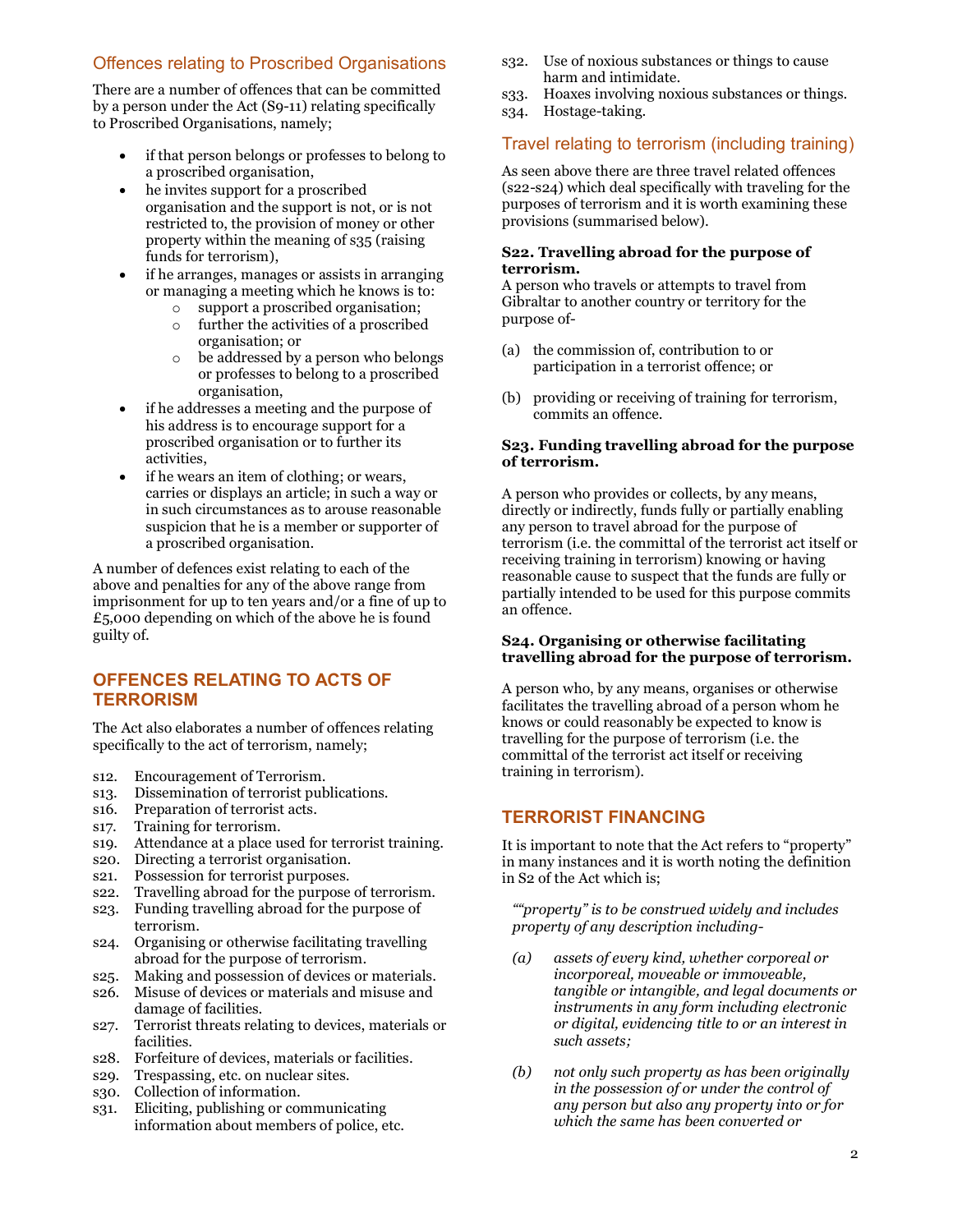exchanged, and anything acquired by such conversion or exchange whether immediately or otherwise".

The terrorist financing offences in the Act are broken down into the following;

#### S35. Raising funds for terrorism.

A person commits an offence if he:

- 1. Invites another to provide money or other property and intends that it should be used, or has reasonable cause to suspect that it may be used, in full or in part, for the purposes of terrorism.
- 2. Receives money or other property intends that it should be used, or has reasonable cause to suspect that it may be used, in full or in part, for the purposes of terrorism.
- 3. Provides money or other property and knows or has reasonable cause to suspect that it will or may be used, in full or in part, for the purposes of terrorism.

#### S36. Use and possession of money or other property for terrorism.

A person commits an offence if he:

- 1. Uses money or other property for the purposes of terrorism.
- 2. Possesses money or other property and intends that it should be used, or has reasonable cause to suspect that it may be used, for the purposes of terrorism.

#### S37. Arranging funds for terrorism.

A person commits an offence if he enters into or becomes concerned in an arrangement as a result of which money or other property is made available or is to be made available to another and knows or has reasonable cause to suspect that it will or may be used for the purposes of terrorism.

#### S38. Insurance against payments made in response to terrorist demands.

An insurer under an insurance contract commits an offence if-

- 1. the insurer makes a payment under the contract, or purportedly under it;
- 2. the payment is made in respect of any money or other property that has been, or is to be, handed over in response to a demand made wholly or partly for the purposes of terrorism; and
- 3. the insurer or the person authorising the payment on the insurer's behalf knows or has reasonable cause to suspect that the money or other property has been, or is to be, handed over in response to such a demand.

#### S39. Money laundering.

A person commits an offence if he enters into or becomes concerned in an arrangement of terrorist property:

- (a) by concealment;
- (b) by removal from the jurisdiction;
- (c) by transfer to nominees; or
- (d) in any other way,

which facilitates the retention or control by or on behalf of another person of such property.

### Non-regulated sector

#### S40 & 41. Disclosure of information: duty & permission.

It is important to note that there are two types of obligations to disclose a knowledge or suspicion each dealing with the regulated or non-regulated sectors.

S40 deals with the non-regulated sector and is summarised as follows;

A person commits an offence if he does not disclose to a constable as soon as is reasonably practicable-

- (a) his belief or suspicion that another person has committed an offence under any of sections 35 to 39 ; and
- (b) bases his belief or suspicion on information which comes to his attention
	- i in the course of a trade, profession or business, or
	- ii in the course of his employment (whether or not in the course of a trade, profession or business).

There are protections for legal privileged information in this section.

S41 permits the disclosure to a police officer of-

- (a) a suspicion or belief that any money or other property is terrorist property or is derived from terrorist property;
- (b) any matter on which the suspicion or belief is based.

The section also removes any restriction on the disclosure of information imposed by statute or otherwise.

#### S42. Cooperation with police

By making a disclosure under s40 and S41 a person does not commit an offence under sections 35 to 39 if he receives the express consent from a police officer but only if the following conditions are met ;

- (a) after he becomes concerned in the transaction concerned;
- (b) on his own initiative; and
- (c) as soon as is reasonably practicable.

Similarly, a person commits an offence if a police officer forbids him to continue his involvement in the transaction or arrangement to which the disclosure relates and he continues his involvement.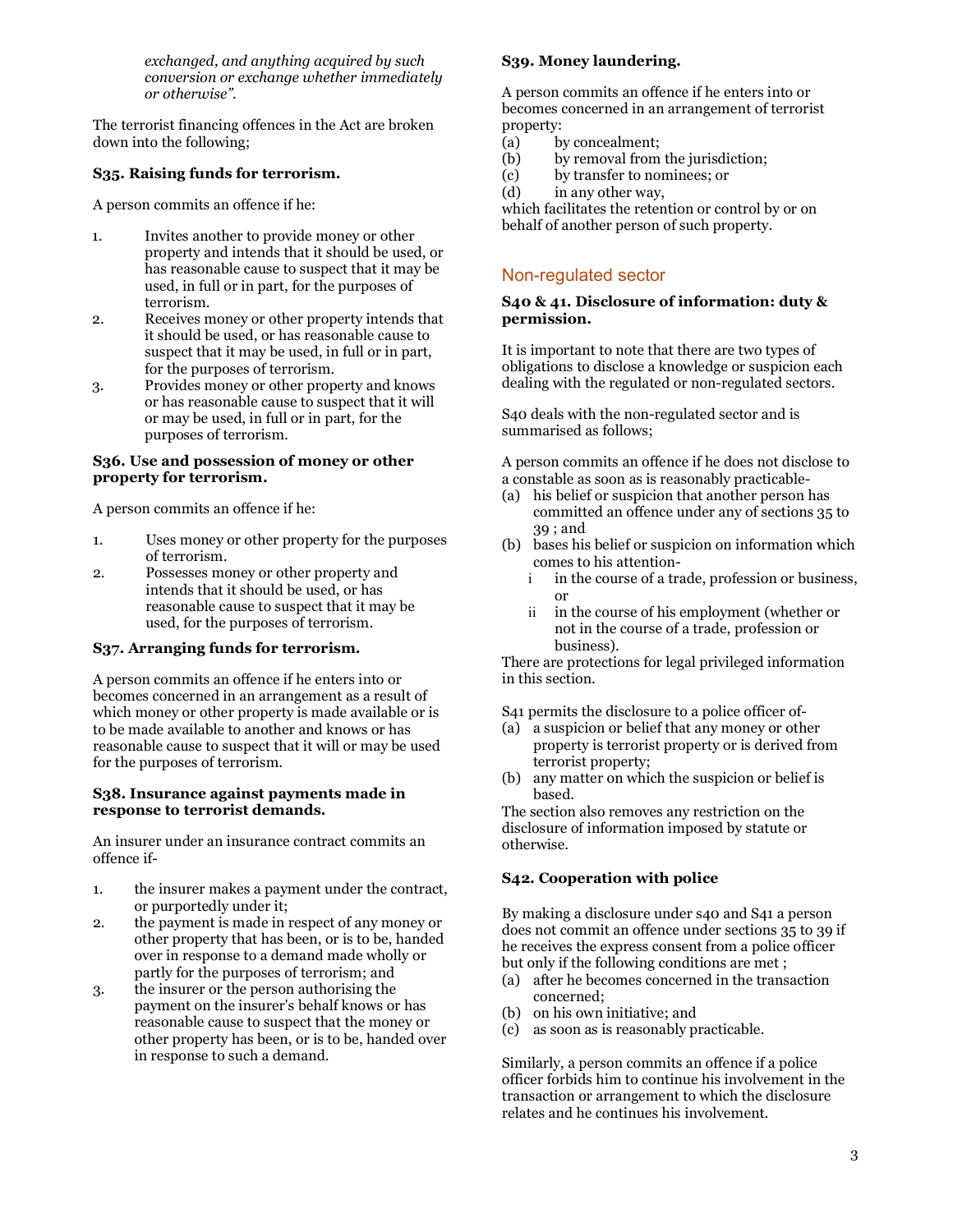#### S43. Arrangements with prior consent.

A person does not commit an offence under any of sections 35 to 39 by involvement in a transaction or an arrangement relating to money or other property if, before becoming involved, the person-

- (a) discloses to an authorised officer the person's suspicion or belief that the money or other property is terrorist property and the information on which the suspicion or belief is based; and
- (b) has the authorised officer's consent to becoming involved in the transaction or arrangement.

A person is treated as having an authorised officer's consent if before the end of the notice period (period of 7 working days starting with the first working day after the person makes the disclosure) the person does not receive notice from an authorised officer that consent is refused.

#### S44. Disclosure after entering into arrangements.

A person does not commit an offence under any of sections 35 to 39 by involvement in a transaction or an arrangement relating to money or other property if, after becoming involved, the person discloses to an authorised officer the person's suspicion or belief that the money or other property is terrorist property and the information on which the suspicion or belief is based.

This only applies where there is a reasonable excuse for the person's failure to make the disclosure before becoming involved in the transaction or arrangement and the disclosure is made on the person's own initiative and as soon as it is reasonably practicable for the person to make it.

This section does not apply to a person if an authorised officer forbids the person to continue involvement in the transaction or arrangement to which the disclosure relates and the person continues that involvement.

#### S45. Reasonable excuse for failure to disclose.

It is a defence for a person charged with an offence under any of sections 35 to 39 to prove that the person intended to make a disclosure of the kind mentioned in section 43 or 44 and there is a reasonable excuse for the person's failure to do so.

## Regulated Sector

It should be noted that Schedule 2 of the Act lists the activities covered by the definition of the Regulated Sector.

#### S46. Failure to disclose: regulated sector.

A person commits an offence if **each** of the following three conditions is satisfied.

- 1. He;
	- (a) knows or suspects; or
	- (b) has reasonable grounds for knowing or suspecting, that another person has committed or attempted to commit an offence under any of sections 35 to 39.
- 2. That the information or other matter-
	- (a) on which his knowledge or suspicion is based; or
	- (b) which gives reasonable grounds for such knowledge or suspicion, came to him in the course of a business in the regulated sector.
- 3. He does not disclose the information or other matter to a police officer or a nominated officer as soon as is practicable after it comes to him.

A person does not commit an offence under this section if-

- (a) he has a reasonable excuse for not disclosing the information or other matter;
- (b) he is a professional legal adviser or relevant professional adviser (accountant, auditor or tax adviser who is a member of a professional body) and the information or other matter came to him in privileged circumstances;
- (c) (i) the person is employed by, or is in partnership with, a professional legal adviser or relevant professional adviser to provide the adviser with assistance or support;
	- (ii) the information or other matter comes to the person in connection with the provision of such assistance or support; and
	- (iii) the information or other matter came to the adviser in privileged circumstances.

#### S47. Protected disclosures.

A disclosure which satisfies the following three conditions is not to be taken to breach any restriction on the disclosure of information (however imposed).

- 1. That the information or other matter disclosed came to the person making the disclosure (the discloser) in the course of a business in the regulated sector.
- 2. That the information or other matter-
	- (a) causes the discloser to know or suspect; or
	- (b) gives him reasonable grounds for knowing or suspecting, that another person has committed or attempted to commit an offence under any of sections 35 to 39.
- 3. The disclosure is made to a police officer or a nominated officer as soon as is practicable after the information or other matter comes to the discloser.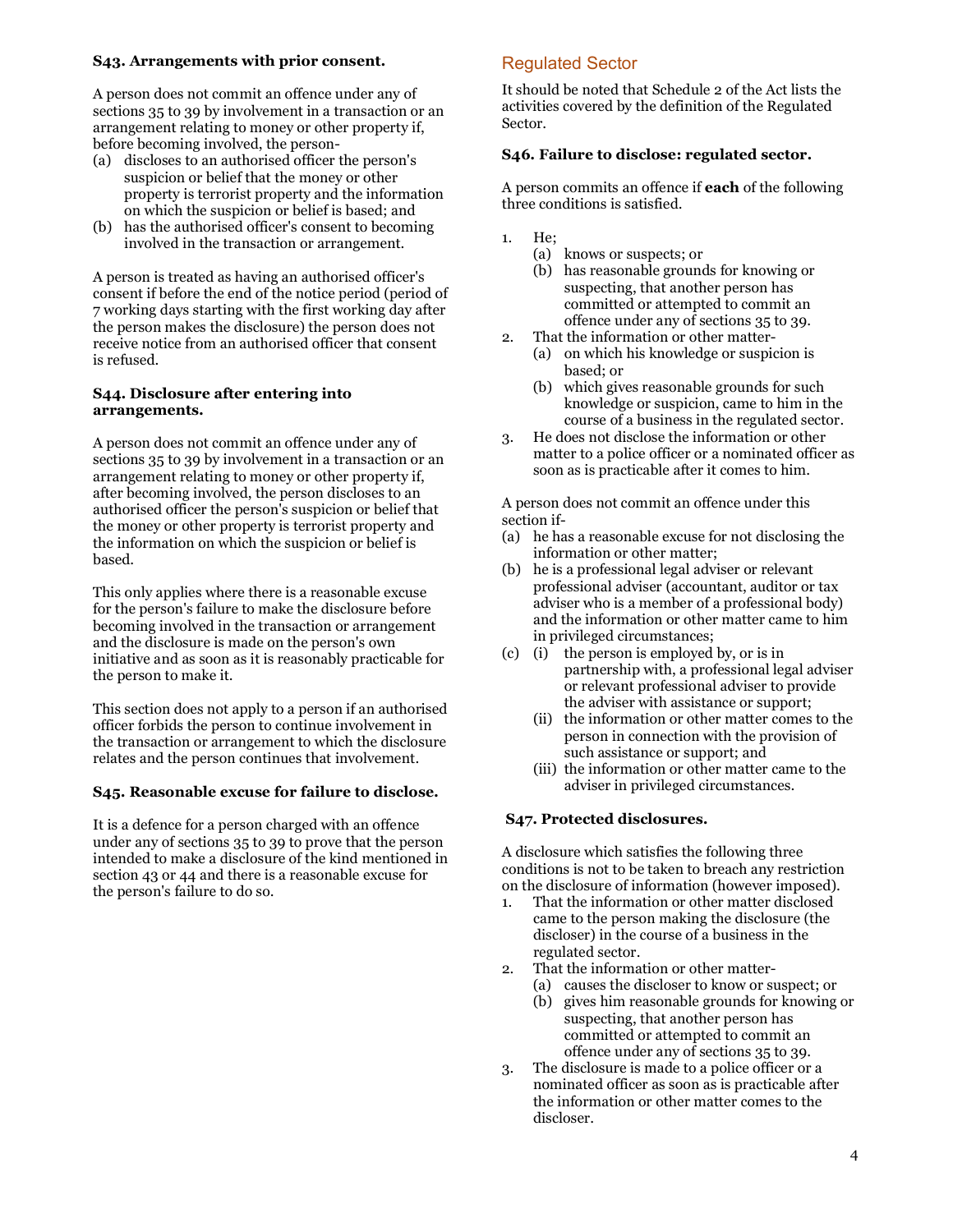#### S49. Tipping off: regulated sector.

A person commits an offence if-

- (a) the person that the person or another person has made a disclosure under a provision of this Part
	- i to a police officer; ii in accordance with a procedure established by that person's employer for the making of disclosures under that provision;
	- iii to a nominated officer; or
	- iv to the GFIU;
- (b) the disclosure is likely to prejudice any investigation that might be conducted following the disclosure referred to in that subsection; and
- (c) the information on which the disclosure is based came to the person in the course of a business in the regulated sector.

A person also commits an offence if-

- (a) the person discloses that an investigation into allegations that an offence under this Part has been committed is being contemplated or is being carried out;
- (b) the disclosure is likely to prejudice that investigation; and
- (c) the information on which the disclosure is based came to the person in the course of a business in the regulated sector.

It should be noted that s50. Disclosures within an undertaking or group etc., s51. Other permitted disclosures between institutions etc. and s52. Other permitted disclosures etc. do permit disclosures in the circumstances described therein.

#### S50. Disclosures within an undertaking or group etc.

An employee, officer or partner of an undertaking does not commit an offence under section 49 if the disclosure is to an employee, officer or partner of the same undertaking.

A person also does not commit an offence under section 49 in respect of a disclosure by a credit institution or a financial institution if-

- (a) the disclosure is to a credit institution or a financial institution;
- (b) the institution to whom the disclosure is made is situated in a Member State or in a country or territory imposing equivalent money laundering requirements; and
- (c) both the institution making the disclosure and the institution to whom it is made belong to the same group.

#### S51. Other permitted disclosures between institutions etc.

This section applies to a disclosure-

- (a) by a credit institution to another credit institution;
- (b) by a financial institution to another financial institution;
- (c) by a professional legal adviser to another professional legal adviser; or
- (d) by a relevant professional adviser of a particular kind to another relevant professional adviser of the same kind.

A person does not commit an offence under section 49 in respect of a disclosure to which this section applies if-

- (a) the disclosure relates to-
	- (i) a client or former client of the institution or adviser making the disclosure and the institution or adviser to whom it is made,
	- (ii) a transaction involving them both, or
	- (iii) the provision of a service involving them both;
- (b) the disclosure is for the purpose only of preventing an offence under this Part of this Act;
- (c) the institution or adviser to whom the disclosure is made is situated in a Member State or in a country or territory imposing equivalent money laundering requirements; and
- (d) the institution or adviser making the disclosure and the institution or adviser to whom it is made are subject to equivalent duties of professional confidentiality and the protection of personal data (within the meaning of section 2 of the Data Protection Act 2004).

#### S52. Other permitted disclosures etc.

A person does not commit an offence under section 49 if the disclosure is-

- (a) to the authority that is the supervisory authority for that person by virtue of Part 1 of Schedule 2 of the Proceeds of Crime Act 2015; and
- (b) for the purpose of-
	- (i) the detection, investigation or prosecution of a criminal offence (whether in Gibraltar or elsewhere);
	- (ii) an investigation under the Proceeds of Crime Act 2015;
	- (iii) the enforcement of any order of a court under that Act.

# DISCLOSURE OBLIGATIONS AND CONSENT MECHANISMS

#### Disclosure to the Police/GFIU

It is important to note at this juncture that the Act requires disclosure of knowledge or suspicion of terrorist financing activities to a "constable" or police" in the case of the non-regulated sector but for the regulated sector the reference in S49 is to a "police officer or nominated officer". Sub-section  $49(15)$ clarifies that the "police officer" reference in this section includes references to the police officers and customs officers in the GFIU. The nominated officer is the firm's MLRO or equivalent under POCA.